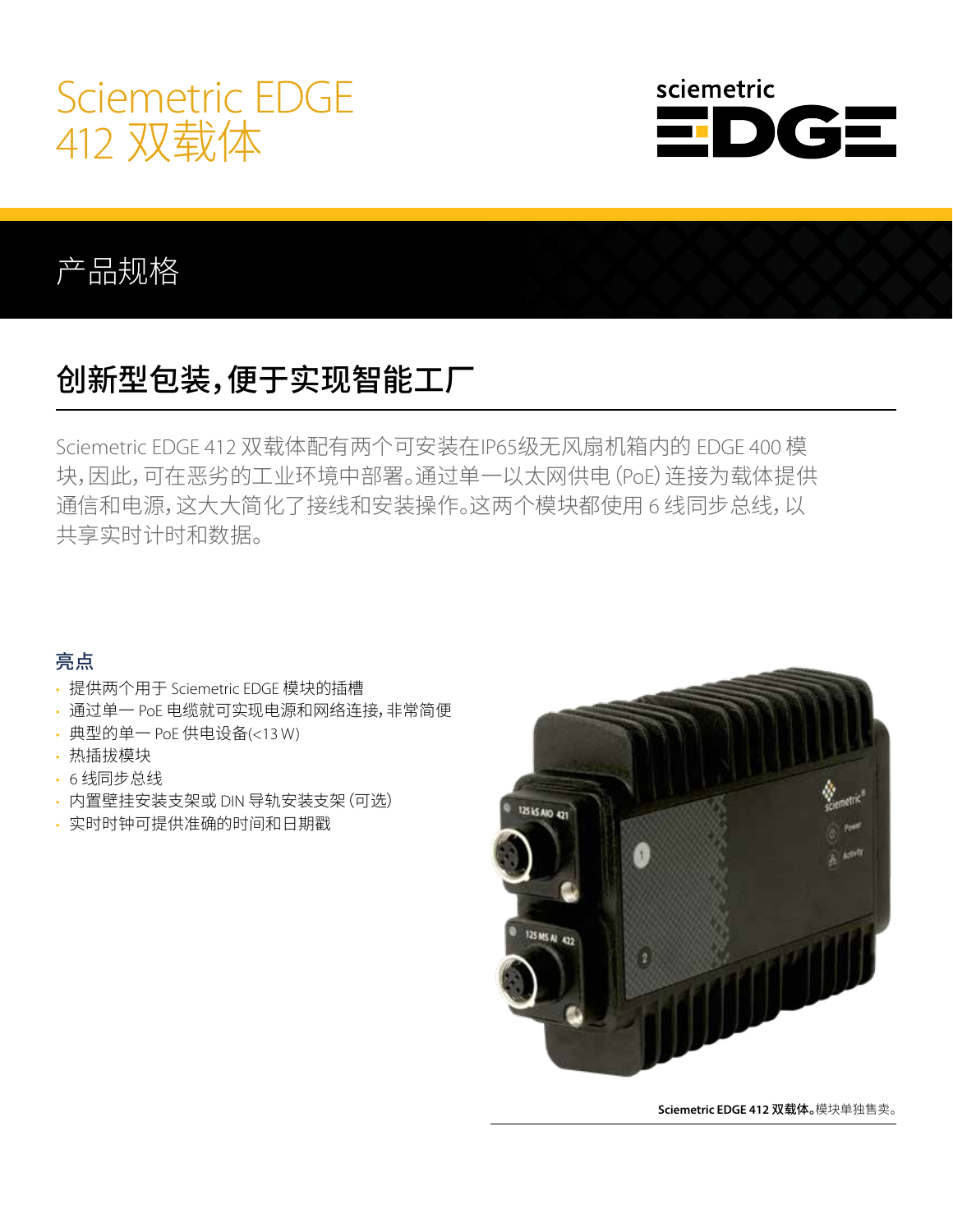# **Sciemetric EDGE** 平台

Sciemetric EDGE 一个通用的工业分析平台,可以帮助您在极短的时间内完善您的流程。这一分布式的数据分析系统消除 了收集数据的障碍,从而提高了生产率并节省了成本。

该平台执行数字信号处理和签名分析,在性能、可靠性和可重复性方面,为广泛的应用提供深入的见解。此类处理、分析 和控制功能都可以远程配置,从而为分布式操作实现了集中式管理。在工业运营中,可通过 Sciemetric EDGE 提供的这一 复杂而激动人心的新方法来监视过程、实时执行"通过/失败"控制,并获得优化和控制整个过程所需的可视性。

## 技术规格

### 常规

- 尺寸(高x宽x厚):102 mm x 36 mm x 180
- 重量:560 g
- 运行条件:
	- 湿度:相对湿度 10% 90%,无冷凝(IEC 60068-2-56)
	- 震动:150 m/s<sup>2</sup>, 满足 IEC 60068-2-27 表 A.2 要求
	- 振动:IEC 60068-2-65 光谱 A.1 类别 3
- 外壳温度:0-55℃(环境温度等值,请参见 安装下面的图表)
- 污染度:最高 2 级
- 最大高度:2000 米
- 认证:CE、cNEMKOus
- 防护等级:IP65
- 冷却:无风扇
- 状态 LED 指示灯:电源和网络活动
- 实时时钟

#### 模块插槽

- 插槽:2 个
- 电压:12 VDC
- 电流:最大为 750 mA
- 以太网:100 BASE-TX
- 热插拔:是
- 同步总线:6 线,两个模块之间比列为 1:1
- 插槽 ID 信息:型号,序列号,插槽,硬件版本
- 底座接地:#6-32 螺钉
- 螺钉紧固扭矩:2-4 in-lbs

#### 以太网供电

- 典型值:2 W,无模块
- 最大值:12.95 W

## 一种用于管理、设置和分析的工具

Sciemetric 工作室提供监视和控制工业应用的全套功能。 Sciemetric EDGE 系统通过发现、传感器校准、应用部署以及 软件更新等进行管理。应用程序通过任务、功能、参数和变 量等的配置进行管理。通过数据驱动洞察,以及特性、波形 和图像趋势、相关性和统计报告等分析,获得持续改善。

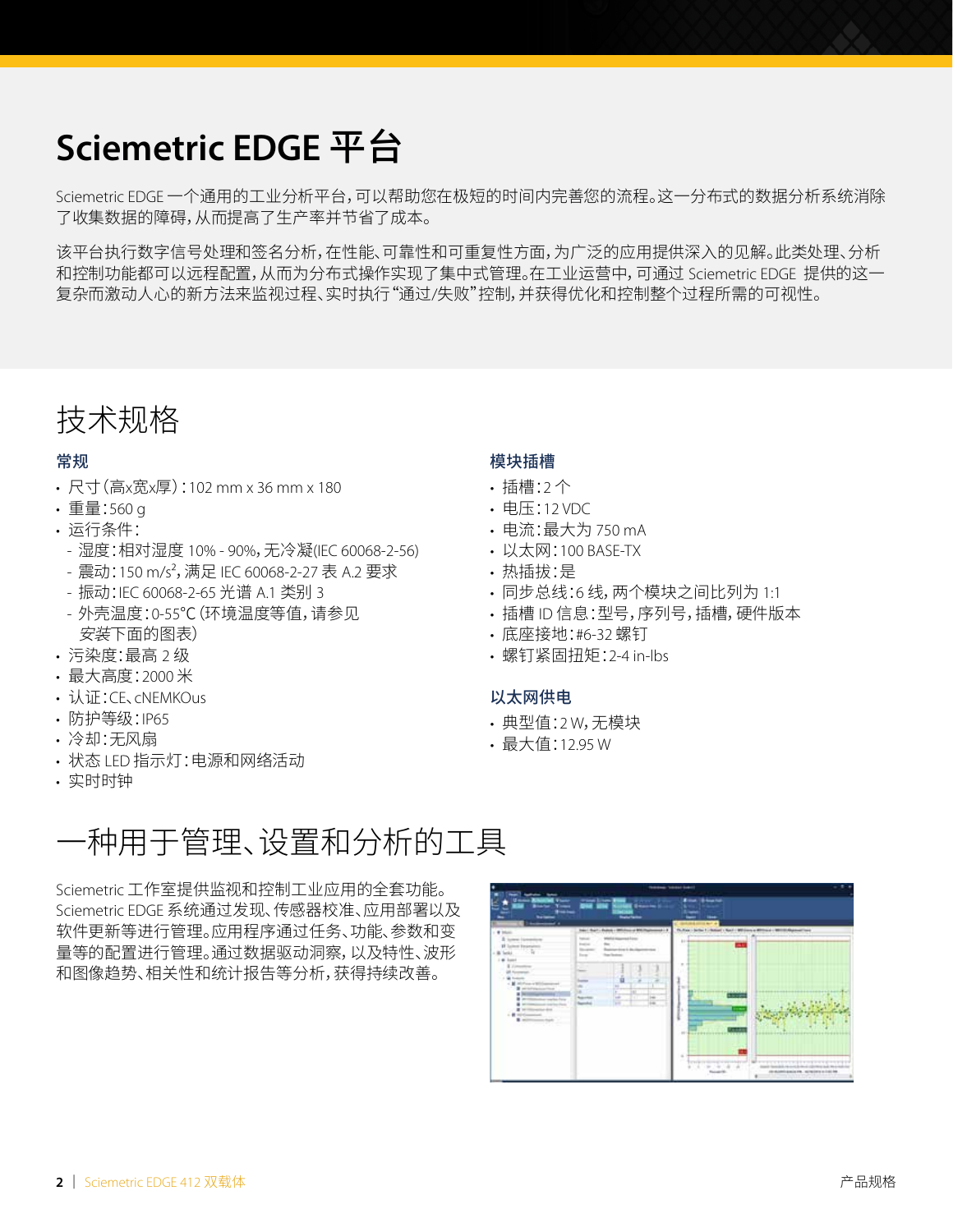安装信息

Sciemetric EDGE 412 可以安装在墙上(标准),也可以安装 在 DIN 导轨上(可选)。热性能随安装方式、气流、以及模块 功耗发生变化。安装的两个模块的典型最高环境温度如下 所示:

#### 安装方式 典型最高环境温度

| 桌面         | 38 °C |
|------------|-------|
| DIN 支架     | 43 °C |
| 机器支架 (导电板) | 43 °C |
| 强制对流       | 52 °C |

#### 壁挂支架



#### DIN 导轨支架